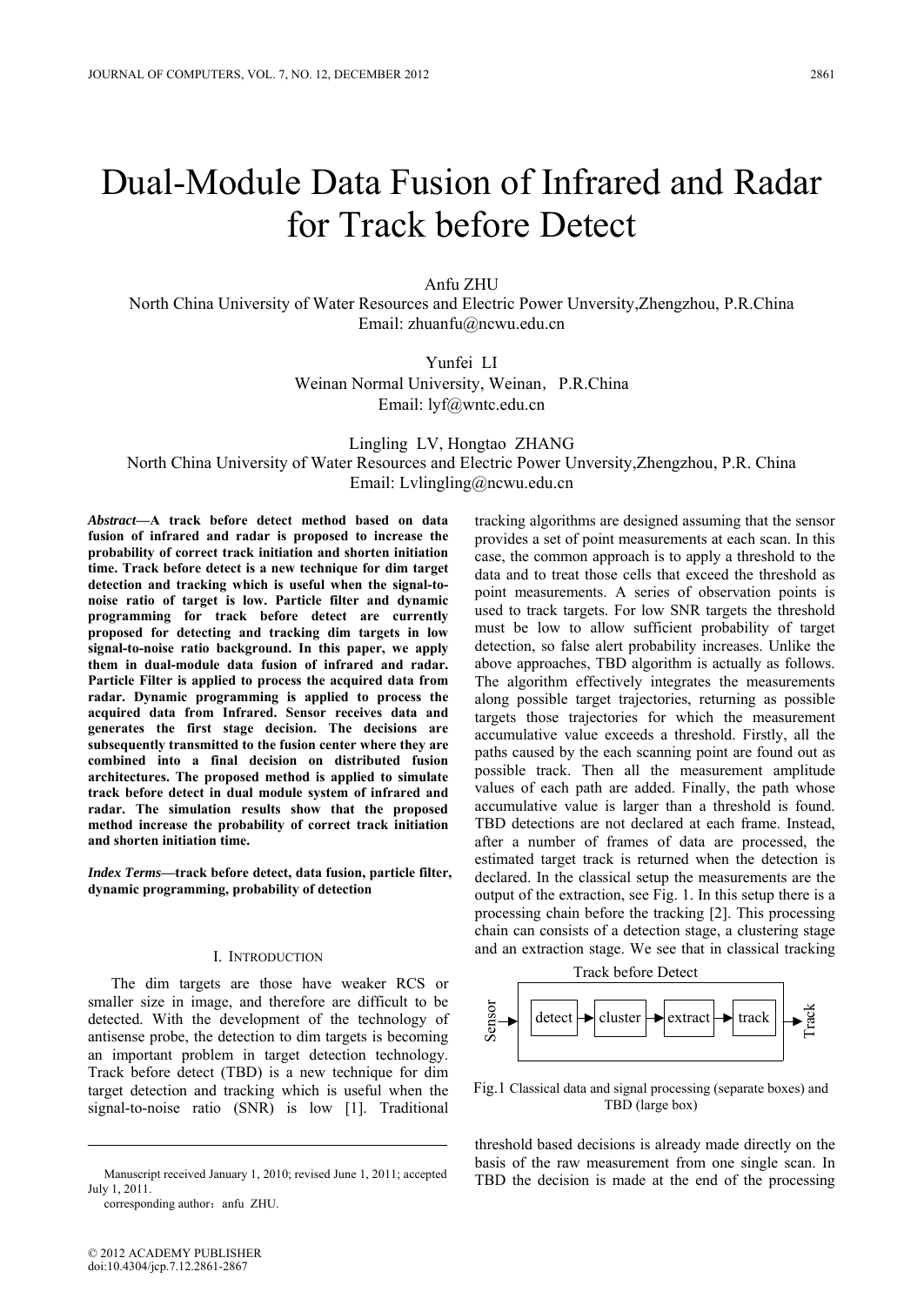chain, when all information has been used and integrated over time.

Recently, several approaches for TBD are proposed for detecting and tracking dim targets in low SNR. Hough transform-based TBD algorithm is used to detect low observable target with constant velocity in K-distributed clutter and thermal noise [3]. These days, an alternative is to use TBD method based particle filter, or dynamic programming (DP) proposed for detecting and tracking targets in low SNR. Reference [4] analyzes a dynamic programming based track before detect algorithm. By using extreme value theory they obtain explicit expressions for various performance measures of the algorithm such as probability of detection and false alarm. But the DP process during the multi-frame integration causes the expansion of targets and strong noise which may produce a large amount of false targets. To reduce them, a new discrimination method which takes advantage of the feature of trajectory is proposed [5].

These algorithms are applied to detect optical images target in the past few years. Lately these methods are applied to detect and track radar target [6-8]. The maximum radar range is related closely with radar minimum detectable SNR. So, by applying TBD method, reliable detectable SNR of the radar can be decreased to about 7 dB, which means that the maximum radar range is increased around 40% [9]. The problem with using these algorithms is that it leads to high computation and memory resource requirements. Those methods are applied in single sensor system, radar or infrared.

Target recognition and tracking is an important research area in pattern recognition. However, single sensors (radar or infrared sensor) based on target recognition and tracking have their limitations. For example radar can provide complete position and Doppler information of the target. But it easily suffers from electromagnetic jamming due to its emitting electromagnetic waves. On the contrary, infrared has the powerful anti-jamming ability, it detects target by receiving thermal energy radiated from target without emitting any energy. Infrared, however, has the disadvantage of not being reliable in bad weather or other environmental conditions such as rain, dust and fog. Recently, the issue of precision guided munitions has been focused on using both infrared and mill-meter wave (MMW) radar for dual-model guidance. In this case, the infrared sensor serves as a complement to radar for guided munitions [10]. At present, multi-sensor data fusion has become the key technology for infrared and MMW radar dual-model guidance. Compared with single sensor, multi-sensor systems have more observables in the state space and extended coverage of time. The partly complementary information from the two sensors is able to improve the overall system performance [11]. So the sensor with lower performance can also meet requires in fusion system.

Here, we propose a track before detect method based on data fusion of infrared and radar to increase the probability of correct track initiation and shorten initiation time. Infrared and radar sensor subsystem work

# II. PARTICLE FILTER ALGORITHM

An efficient method to implement such a TBD processing is provided by a particle filter. As this problem statement leads to a nonlinear non Gaussian filtering problem classical filtering methods. Kalman filtering will result in poor performance. A particle filter is used to deal with the nonlinearities and the non Gaussian nature of the noise. The same particle filter output is also used to perform detection based on a likelihood ratio test [12]. The method is better suited for tracking weak targets in noise than the classical method. Quite some subsequent work in this area has been performed recently, see reference [13]. Reference [14] gives details of a model setup and a particle filter based algorithm to deal with a multiple target track before detect situation. Reference [15] deals with target tracking for extended objects in a track before detect context.

## *A. Problem Description*

Generally, filtering estimates system's states by using a series of its observation values. The nonlinear dynamic discrete system in the time domain can be expressed as:

$$
x_k = f(x_k, E_{k-1}, v_{k-1})
$$
\n(1)

$$
z_k = h(x_k, E_k, w_k)
$$
\n<sup>(2)</sup>

$$
x_0 \sqcup p(x), E_0 \sqcup p(E) \tag{3}
$$

Where  $x_k$  is the state vector of the system at time  $k$ ,  $E_k$  is the signal intensity,  $v_k$  is the process noise vector,  $z_k$  is the observation vector and  $w_k$  is observation noise vector.

## *B. Particle Filter*

Particle filter is a reliable tool for object tracking because it neither limits to linear systems nor requires the noise to be Gaussian. It applies a recursive Bayesian filter based on propagation of sample set over time, maintains multiple hypotheses at the same time. Particle filter idea is to use some random sampling of discrete points (particles) to indicate approximately the probability density function with the state variables. When the number of sampling points is large enough, these particles can be a good sample as approximation of the posterior probability density function. Particle filter is a powerful and reliable tool for object tracking because it neither limits to linear systems nor requires the noise to be Gaussian. The realization process of particle filter involves the following five important steps: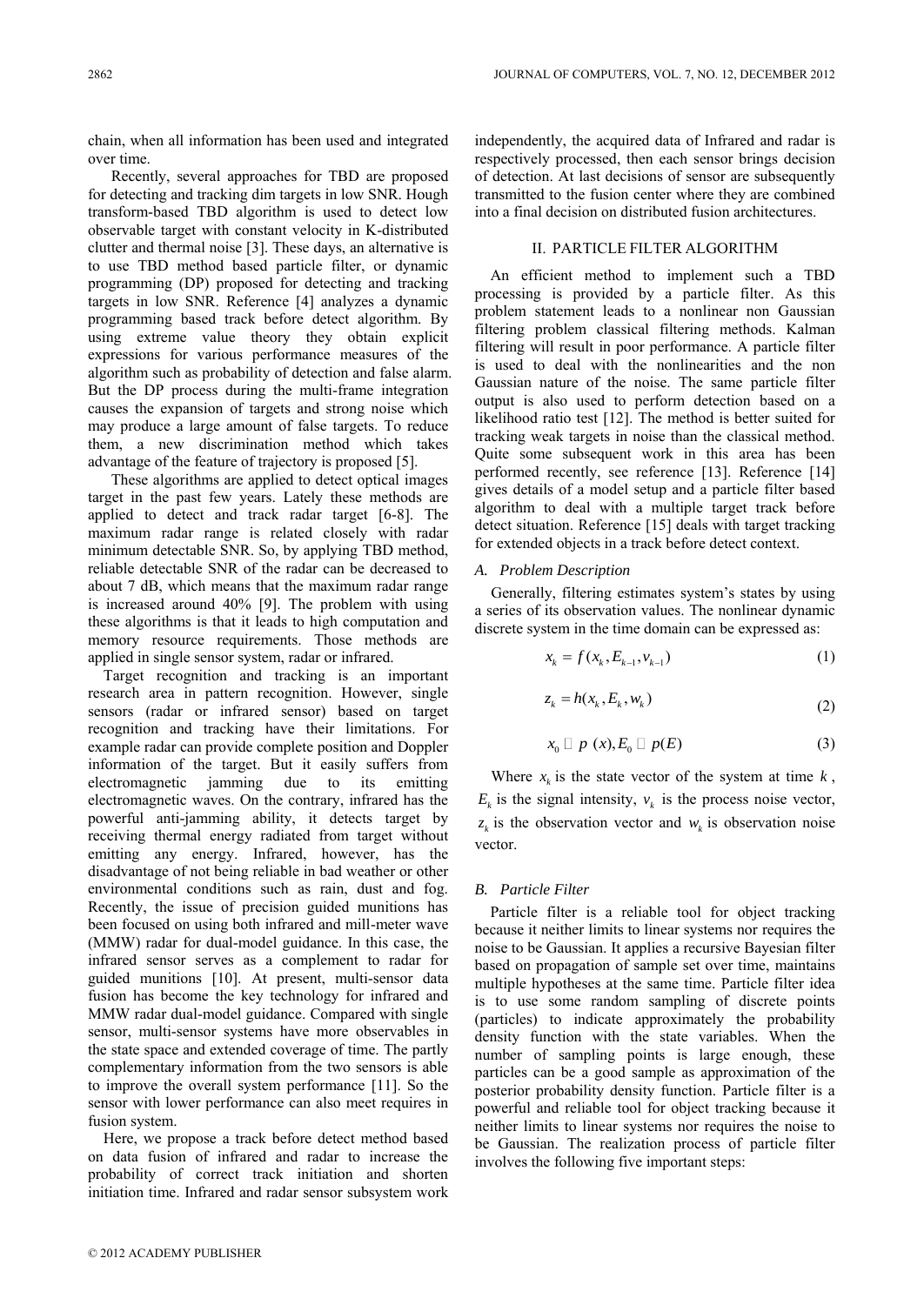Step1: Set  $k = 0$ , establish the initial state sample set  $\left\{x_0^n \quad E_0^n\right\}_{n=1}$  $x_0^n$   $E_0^n$ ,  $E_{n=1,...N}$  in accordance with the objective movement model and observation model.

Step2: The importance of sampling. Posterior probability distribution can be attained by a group of discrete set of samples. Obtain a sample set of noise in accordance with the probability density function.

$$
\tilde{q}_k^n = p(z_k \left| x_k^n, E_k^n, Z_{k-1}) \right) \tag{4}
$$

Step3: Compute the weights and normalize the weights according to (5).

$$
w_k^n = \frac{\tilde{q}_k^n}{\sum_{n=1}^N \tilde{q}_k^n}
$$
\n(5)

Step4: Calculate the lack of degree for particles take advantage of (6).

$$
\hat{N}_{effect} = \frac{1}{\sum_{n=1}^{N} w_k^n}
$$
\n(6)

If the value is less than the preset threshold, then it needs to resample sets of particles. One of the greatest problems for important sampling is the lack of the particle phenomenon. With the increase of time, the importance of weight may be concentrated upon a small number of particles, and then particles can not effectively express the posterior probability density function. To avoid this degradation, we applied resampling algorithm.

Step5: State estimate for the target.

*N*

$$
\hat{x}_k = \frac{\sum_{n=1}^N x_k^n \cdot E_k^n}{\sum_{n=1}^N E_k^n}
$$
\n(7)

#### *C. Target Detection*

In this section we will determine how to perform a detection of a possible target on the basis of the information provided by the particle filter. Given two hypotheses:

 $H_0$ : No target present,  $z_k = w_k$ .  $H_1$ : Target present,  $z_k = h(x_k, w_k)$ . We define the likelihood ratio.

$$
\Lambda_{k} = \frac{p(z_{k}|H_{1})}{p(z_{k}|H_{0})} = \frac{\prod_{n=1}^{N} p(z_{k}|H_{1})}{\prod_{n=1}^{N} p(z_{k}|H_{0})}
$$
\n(8)

We now declare a target to be present whenever the likelihood exceeds a threshold. The choice of a good threshold is a kind of compromise between false alarm probability and the probability of detection. False alarms is called that the likelihood exceeds the threshold when no target is present. The probability of detection is called exceeding of the threshold when indeed there is a target present.

## Ⅲ. DYNAMIC PROGRAMMING

An alternative efficient method to implement TBD processing is provided by a dynamic programming [16,17]. Reference [18] presents a radar TBD algorithm of multi-target based on the dynamic programming which can exactly determine the number of targets, detect each target and separate the track of each target.

#### *A. Dynamic Programming*

Dynamic programming is actually a multistage decision optimization problem. The considered problem is divided into several sub-problems connected with each other when it is deal with. If the problem is regarded as a process, each sub-problem is a stage of the original problem. The state variables are introduced to describe the change of the process. The value of a state variable is called as a state and the value of the state is called as state set. States and state sets depend on stages. When states and the final states are determined, this process is fully determined. This means that the process can be represented as a series of states  $\{x_1, x_2, \ldots x_k\}$ ,

where  $x_1$  is the initial state,  $x_k$  is the final state.

For a given optimal process, the value of some variable is required to choose so that the full process can become optimal according to the given principle. The selection of the state variables in each stage is the decision of the problem. Generally, the decision function is used to denote the decision process. The corresponding decision function series are called as strategy. The decision process must have a principle to measure whether the strategy is better or not and it is called as merit function. So, the problem can be reduced into the selection of strategy.

$$
\{u_1(x_1), u_2(x_2), \cdots u_k(x_k)\} \in U
$$
\n(9)

So the merit function becomes the biggest. The merit function is denoted by

$$
f_k(x_k) = \max_{[u_1, u_2, \cdots u_k]} v_k \{u_1, u_2, \cdots u_k, \}
$$
\n(10)

where  $f_k(x_k)$  is the optimal merit function or target function from the initial state to the final state.

#### *B. The basic equations of dynamic programming*

It is assumed that the merit function is the stage value and its form is

$$
v_k(u_1, u_2, \cdots u_k) = \sum_{i=1}^k w_i(x_i, u_i)
$$
\n(11)

where  $w_i$  is the stage index, denoting that in  $i$  stage the sate make decision, and  $u_i$  denotes the stage index function.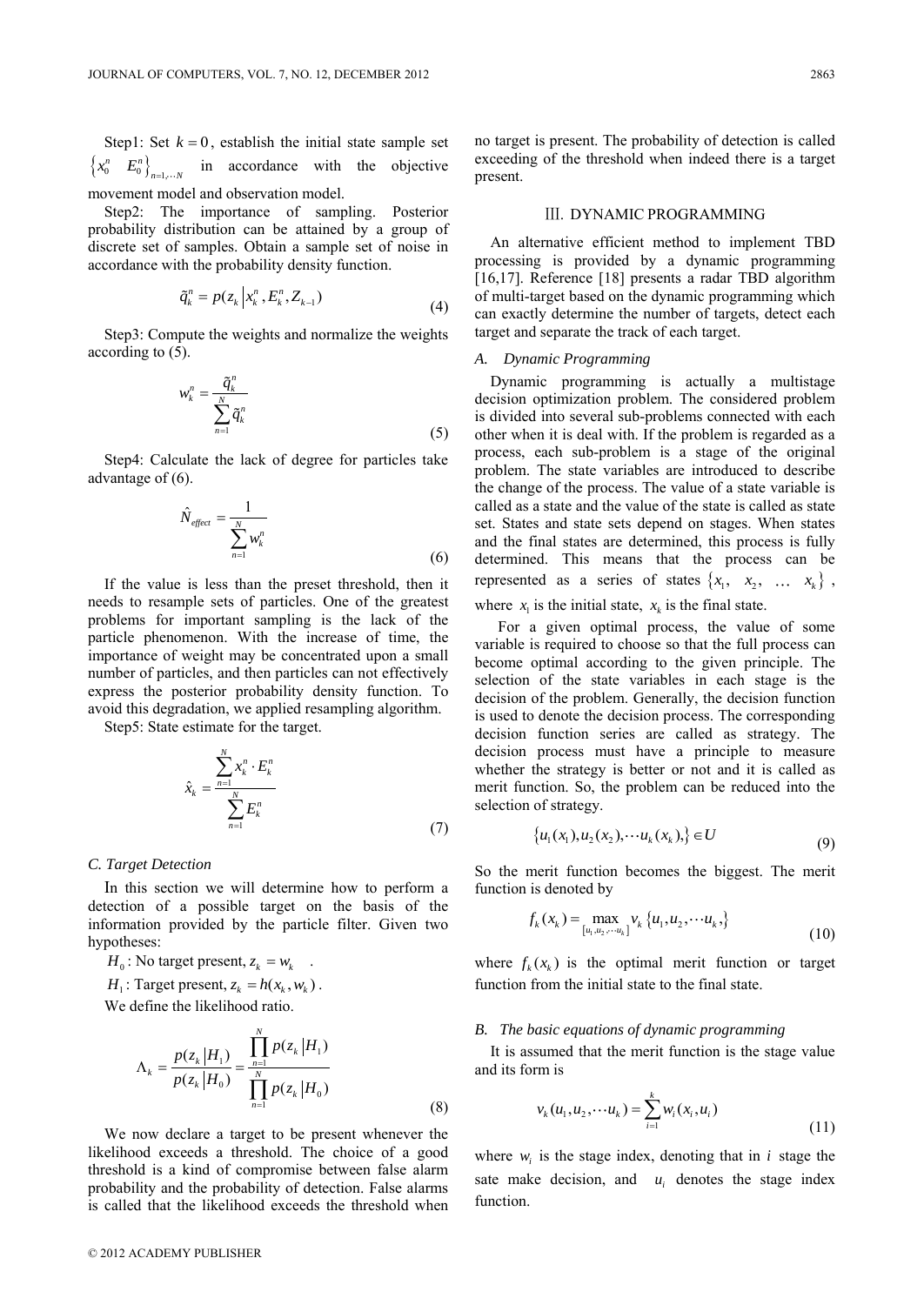According to the optimal principle, we can get

$$
f_k(x_k) = \max_{\{u_i\} \in U} \left[ \sum_{i=1}^k w_i(x_i, u_i) \right]
$$
  
= 
$$
\max_{\{u_i, u_k\} \in U} \left[ w_k(x_k, u_k) + \sum_{i=1}^{k-1} w_i(x_i, u_i) \right]
$$
  
= 
$$
\max_{u_k} \left[ w_k(x_k, u_k) + f_k(x_k) \right], \quad k = 2, 3 \cdots M
$$
 (12)

Where  $k$  denote the stage number of the decision process. In general, the initial condition can be assumed as

$$
f_1(x_1) = w_1(x_1, u_1) \tag{13}
$$

Thus, equations (11) and (12) are the basic equations in dynamic programming for several stages decision and this is actually a recursive relation equations.

## *C. Target detection based dynamic programming*

 TBD approach is a powerful technique for small target enhancement in the presence of clutter, with important applications such as the detection of small, dim targets in infrared detection and tracking system. TBD approaches are processing strategies designed to track a target of known characteristics through a sequence of images. The tracking process increases the effective target energy while simultaneously reduces the received noise. The performance gain is based on the SNR improvement that obtained from integration of the energy along its trajectory. These methods, 3D Fourier domain or sequential hypothesis, assumed that the target velocity was known. The DP algorithm effectively integrates the measurements along possible target trajectories, returning as possible targets those trajectories for which the measurement sum (merit function) exceeds a threshold. The threshold level is an important factor in system design, and theoretical curves are required to determine appropriate values. In the process of dim targets detection, the data is infrared images, range-doppler images, or orientation-freqency images from passive sensor. We suppose that infrared images at different time can be obtained from infrared sensor.

Usually the algorithm contains the following steps:

Step1. Initialization: for each state of the first frame  $X_1 = [i, r, j, s]$ , define the initial value of the merit function  $X_1 = [i, r, j, s]$  equal to the measurement of the initial state, and initialize the function  $\psi_1$  equal to 0. This function is used to map the state  $x_k$  to the most likely previous state  $\hat{x}_{k-1}$ , the state which maximizes the merit function  $I(x_{k-1})$ . Thus we can backtrack the trajectory.

$$
I(x_1) = z_1(i, j), \psi_1(x_1) = 0 \tag{14}
$$

Step 2. Recursion: For  $2 \le k \le K$ , for all the  $x_1 \in X_1$ 

$$
I(x_k) = \max_{x_k - 1} [x_k - 1] + z_k(i, j)
$$
\n(15)

$$
\psi_k(x_k) = \underset{x_k-1}{\arg \max} [I(x_k-1)] \tag{16}
$$

Where the maximization is performed over the  $x_{k-1}$  for which a transition to  $x_k$  is possible.

Step 3. Termination: For the threshold  $V_T$ , find

$$
\{\hat{x}_K\} = \{x_K : I(x_K) > V_T\}
$$
\n(17)

Step 4.Backtracking: For each  $\hat{x}_k$ , for  $k = K - 1, \dots, 1$ 

$$
\hat{x}_{k} = \psi_{k+1}(\hat{x}_{k+1})
$$
\n(18)

From this step we can get the recovered trajectory estimation.

The False Alarm and Detection probabilities can be formulated in terms of the merit function  $I(x_k)$  as follows:

$$
P_{\scriptscriptstyle{fa}} = \Pr_n(\max_{\scriptscriptstyle{X_K}} I(x_K) > V_T) \tag{19}
$$

where  $x_K \in \{\text{noise states}\}\,$ , and

$$
P_d = \Pr_{s+n}(\max_{x_K} I(x_K) > V_T)
$$
\n(20)

Where  $x_k \in \{$  states within cell of the target $\}$ . We assume that the merit functions are independent and Gaussian distributed.

#### *D. Target measurement model*

We consider the problem of tracking a point target that moves with constant velocity in the *x* - y plane. An extended region surrounding the target is monitored by a measurement sensor, consisting of an  $N \times N$  pixel of infrared image. The measurement in each pixel of the image at time *k* is  $z(i, j, k)$ ,  $i, j \in [1, N]$ .<br>  $z(i, j, k) = f_T(i, j, k) + f_B(i, j, k) + v(i, j, k)$  (21)

$$
z(i, j, k) = f_T(i, j, k) + f_B(i, j, k) + v(i, j, k)
$$
 (21)

Here  $f_T$  is the measurement of target,  $f_B$  is the measurement of background, which is restrain by filter, and  $\nu$  is the measurement of noise.

$$
f_T(i, j, k) = \sum_{l}^{Num(k)} A_i(k)h(i, j, x_l, y_l)
$$
 (22)

Here  $A_k$  denotes the target amplitude which will be assumed to be a constant for simplicity. The term  $h(i, j, k)$  is the contribution in cell from the target, which depends on the point spread function of the windows, the target location, and the target intensity.

In many cases it is more convenient to deal with the likelihood ratio of the data, rather than the measurement probability density function. The pixels are assumed to be conditionally independent, and the likelihood of the whole image is simply the product over the pixels.<br>  $p(z(k)|x_k^i) = \prod p_{S+V}(z(i, j, k)|x_k^i)$ 

$$
p(z(k)|x_k^i) = \prod_{i,j} p_{s+v}(z(i,j,k)|x_k^i)
$$
 (23)

Given two hypotheses:  $H_0$ : No target present. *H*<sub>1</sub>: Target present.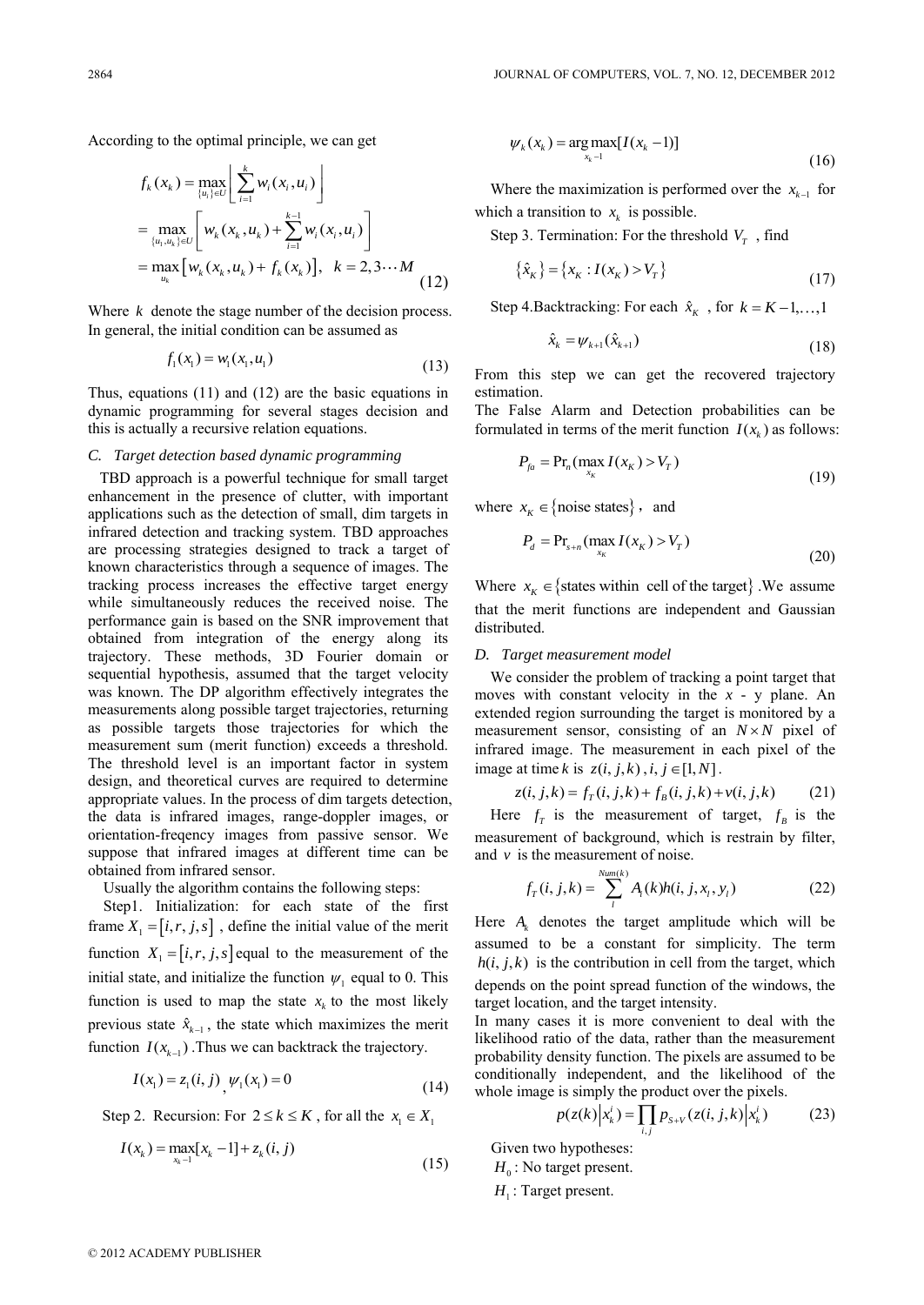We define the probability of the target occupying a particular location by the superposition of all of the possible paths to that position. An alternative is to use a Maximum Likelihood (ML) estimator. Rather than

accumulate the probability from alternate paths, an ML estimator selects the single best path. An ML algorithm for discrete states is the Viterbi algorithm, which has been applied to TBD in [17].

$$
\text{L} = L(z(0) \cdots z(k)) = \frac{p(z(0) \cdots z(k)|H_1)}{p(z(0) \cdots z(k)|H_0)} \quad (24)
$$

# Ⅳ. DATA FUSION

#### *A. Data Fusion Model*

The dual-model detection and tracking system is composed with infrared and mill-meter wave radar. In this case, compared with single sensor, multi-sensor systems extend coverage of space and time. The partly complementary information from the two sensors is able to improve the overall system performance. The multisensor data fusion has become the important technology for infrared and MMW radar dual-model guidance. In the process of targets detection, the data is infrared images from passive sensor, range-doppler images, orientation-frequency images.

We process data on distributed detection fusion architectures. Infrared and radar work independently. Particle filter is applied to process the acquired data from radar. Dynamic programming is applied to process the acquired data from infrared. Finally, detection results are fused according to the rules in the fusion algorithm base. Fig.2 gives the data fusion system model.



## Fig.2 data fusion system model

We suppose that distributed detection fusion system is composed of fusion center and two sensors (radar and infrared). Each sensor, radar or infrared, receives a common volume data from target. Sensor processing receives data and generates the first stage decision. The decisions are subsequently transmitted to the fusion center where they are combined into a final decision about which the hypotheses is true. Assuming binary hypothesis testing for simplicity, we use  $u_i = 1$  or 0 to

designate that sensor favors hypotheses  $H_1$  or  $H_0$ , respectively. The fusion procedure is that finding the Neyman–Pearson optimum distributed sensor detectors for cases with statistically dependent observations is described. These results clarify and correct a number of possibly discussions in the existing literature [19].

## *B. Fused detection probability*

For the parallel Sensor, the globally optimal solution to the fusion problem that maximizes the probability of detection for fixed probability of false alarm when sensors transmit independent. If the Signal-to-Noise ratio of infrared and radar are  $S_i/N_i$  and  $S_r/N_r$ , we let the detection probability and false alert probability of infrared be  $P_{di}$  and  $P_{fai}$ , those of radar be  $P_{dr}$  and  $P_{far}$ . Then we let the detection probability and false alert probability of fusion system be  $P_d$  and  $P_{fa}$ .  $P_d$  and  $P_{fa}$ are given by the following equations , respectively:

$$
P_d = P_{di} P_{dr} + P_{di} (1 - P_{dr}) + (1 - P_{di}) P_{dr}
$$
 (25)

$$
P_{ja} = P_{fai} + P_{far} - P_{fai} P_{far}
$$
 (26)

#### Ⅴ. SIMULATION AND ANALYSIS

#### *A. Target motion model*

Generally, the sensor grid provides the necessary structure to model of the small target motion by the discrete process.

$$
X_{k+1} = F \cdot X_k \tag{27}
$$

$$
X_k = \begin{bmatrix} x_k & u_k & x_k & v_k \end{bmatrix}
$$
 (28)

Where  $1$  T 0 0  $0 \t1 \t0 \t0$ 0 0 1  $0 \quad 0 \quad 0 \quad 1$ *T*  $F = \begin{bmatrix} 0 & 1 & 0 \\ 0 & 0 & 1 \end{bmatrix}$  $\begin{bmatrix} 1 & T & 0 & 0 \end{bmatrix}$  $\begin{bmatrix} 0 & 1 & 0 & 0 \end{bmatrix}$  $=\begin{vmatrix} 0 & 1 & 0 & 0 \\ 0 & 0 & 1 & T \end{vmatrix}.$  $\begin{bmatrix} 0 & 0 & 0 & 1 \end{bmatrix}$ .

Here, target motion state  $X_k$  are the discrete target positions and velocities, respectively and  $T$  is the time between successive sensor sampling. For simplicity we assume that  $T = 1$ . Image frames number is a design parameter, chosen to encompass the velocity range of the target motion. The TBD estimation objective is as follows. Given the measurement sequence of *L* frames, determine the trajectories (state sequences) most likely to have originated from the actual target.

#### *B. Simulation and analysis*

In order to validate the performance of fusion system for track initiation, we address simulation for track initiation of radar, infrared, fusion system respectively. Furthermore we compare with performance of fusion system. We suppose that system acquire radar plot per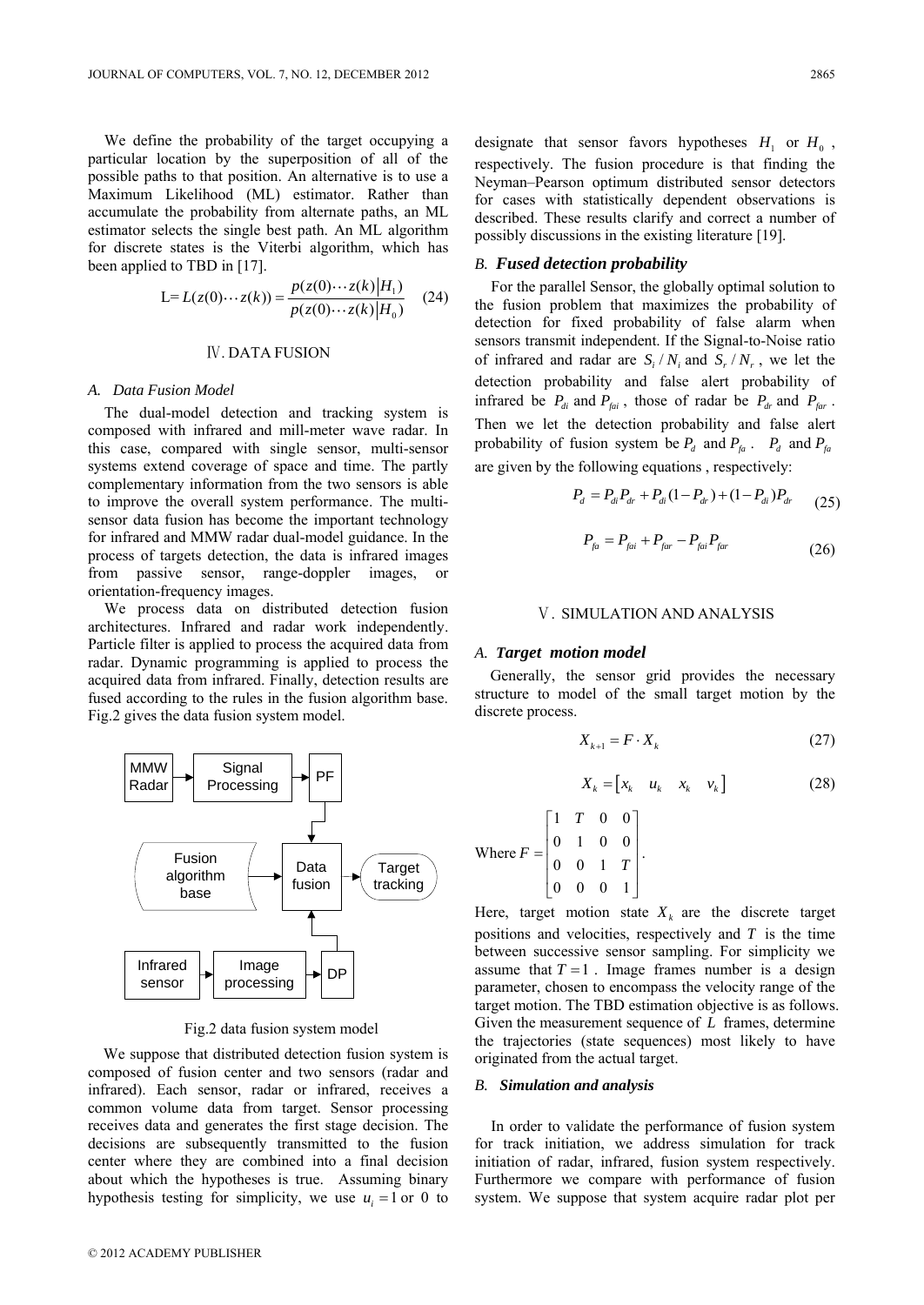5ms and infrared plot per 10ms.The rule of track initiation is 5/7. Fig.3 and Fig.4 are the result of 100 time Monte Carlo simulation. Monte Carlo simulation results show that the fusion track initiation can increase the probability of correct track initiation and shorten initiation time.



### Ⅵ. CONCLUSIONS

In order to increase the probability of correct track initiation and shorten initiation time, we propose a track before detect method based on data fusion of infrared and radar. Particle Filter is applied to process the acquired radar data. Dynamic programming is applied to process the acquired Infrared data respectively. Sensor processing receives data and generates the first stage decision. The decisions are subsequently transmitted to the fusion center where they are combined into a final decision on distributed fusion architectures. The proposed method is applied to simulate track before detect of infrared and radar. The simulation results show that the proposed method has advantages of probability of detection. Compared with a single sensor, the proposed method increases the probability of correct track initiation and shortens initiation time.

## ACKNOWLEDGMENT

The authors gratefully acknowledge the support of the National Natural Science Foundation of China (31101085). The authors acknowledge gratefully the support from North China University of Water Resources and Electric Power (201027) and Weinan Normal University (09YKZ012).

## **REFERENCES**

- [1] S. Davey, M. Rutten, and B. Cheung,  $\rightarrow$  comparison of detection performance for several Track-Before-Detect algorithms," EURASIP Jrn. Advances in Signal Processing, Vol.2008, Issue 1, Article 41, 2008.
- [2] Y. Boers and H. Diressen, -Paticle Filter Based Track Before Detect Algorithms," in SPIE Conf. on Signal and Data Processing of Small Targets, vol. 5204,pp. 25–28, Aug. 2003.
- [3] B. D. Carlson, E. D. Evans, and S. L. Wilson, -Searl tradar detection and track with the Hough transform—Part I: System concept," IEEE Trans. Aerosp.Electron.Syst.,vol.30,no.1, pp. 102–108, Jan. 1994.
- [4] L. A. Johnston and V. Krishnamurthy, -Performance analysis of a track before detect dynamic programming algorithm," presented at the IEEE Int. Conf. on Acoustics, Speech, and Signal Processing, Istanbul, June 5-9, 2000.
- [5] W. Q. Wang, J. P. Sun, Y. J. Li, et al, ―Discrimination method to track before detect based on Dynamic Programming," The 9th International Conference on Signal Processing. Beijing China, pp. 2306-2309, 2008.
- [6] Mark G. Rutten, Neil J. Gordon and Simon Maskell, ―Particle-based track-before-detect in Rayleigh noise", Proc. SPIE 5428, 509 ,2004.
- [7] Qiang Y,Jiao L. C., Bao Z,"An Effective Trackbefore-detect Algorithm for Dim Target Detection",Acta Electronica Sinica,vol.31,no.3,pp.440-443,2003.
- [8] Mo Li, Wu Siliang, Mao Erke, "Radar detection for dim moving target using DP algorithm", Chinese Journal of Electronics,vol.13,no.3,pp.486-490, 2004.
- [9] Liu, Y.-f. Pan, Q. Zhang, G.-j. ―Efficient Approach to Enhance Maximum Radar Range", control and decision, VOL.21,no.8,pp.885-888, 2006.
- [10] Li Anping, Jing Zhongliang, Hu Shiqiang, ―UKFbased multi-sensor passive tracking with active assistance", Journal of Systems Engineering and Electronics, vol.17, pp. 245-250,June 2006 (Pubitemid 44249026).